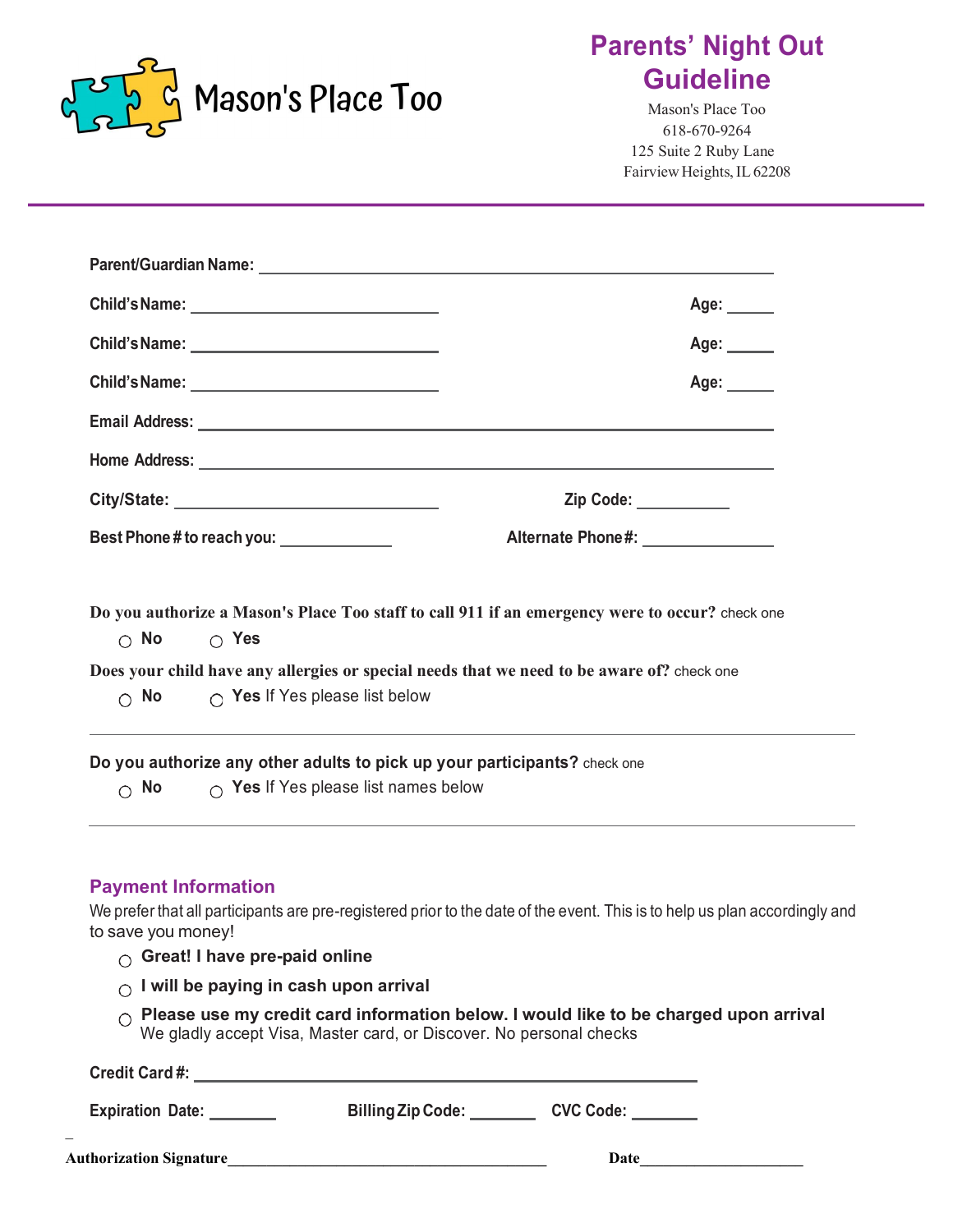

# **Parents' Night Out Guideline**

Mason's Place Too 618-670-9264 125 Suite 2 Ruby Lane Fairview Heights, IL 62208

**To ensure a safe, enjoyable environment for everyone, the information below outlines our guidelines. These are subject to change with or without notice.**

- **Theprogramisfrom6:00 pm-10pm.Itis offered every 2nd and 4th Saturday** of each month, or as *outlined* by the on-line calendar found on our website.
- Snack (usually Goldfish, Pretzels, Vegetables, Fruit, etc.) with a drink. If you want to bring your child's snack youmaydoso.Our facilityis capableof refrigeration, preparation or heating. Please label anything brought with your child's full name and preparation directions.
- Dinner approximately starts around 8:30pm and is a combinationofcheeseorpepperonipizza, sandwiches and other local restaurants (please verify with facility). If you do not want your child to participate in the dinner that is included, please provide a sack lunch or snacks. Pleaselabelanythingbroughtwith yourchild's full name and preparation directions.
- All Ages 5-12 years are welcomed
- Each child must bring or wear <sup>a</sup> pair of socks. You are more than welcome to bring in a pillow or sleeping bag to this event. Please note that we are not responsible for any lost or stolen items.
- If given a 48 hour notice we can switch your pre-paid registration to a future date. Sorry, no refunds are given.There are norefundsfor children thatare removed from the program due to any behavior that is harmful to other children, persons or themselves.
- Please do not bring your child if they are sick. We will not allow children that are sick to be dropped off; any child that becomes ill during the program will be picked up as well.
- Allchildrenwillneedtobesignedinandout byan approved parent/guardian each day. The sign in/out sheetwillbeinthelobbyorpick-up arena.**AphotoID will be required at pickup.**
- Please make sure that your child is in comfortable clothing. No jeans. All participantsmustalsohave socks.
- We do not allow parents into the rooms. If you come backearlyand your child wishes to stay, you are welcome to wait in the lobby area.
- Please provide us with any additional information we need to care for your child.
- **Late Pick Up:**\$15 for the first10 minutes.\$2 perminute for each additional minute after 10.

Parent/Guardian Signature\_\_\_\_\_\_\_\_\_\_\_\_\_\_\_\_\_\_\_\_\_\_\_\_\_\_\_\_\_\_\_\_\_\_\_\_\_\_\_\_ Date\_\_\_\_\_\_\_\_\_\_\_\_\_\_\_\_\_\_\_\_